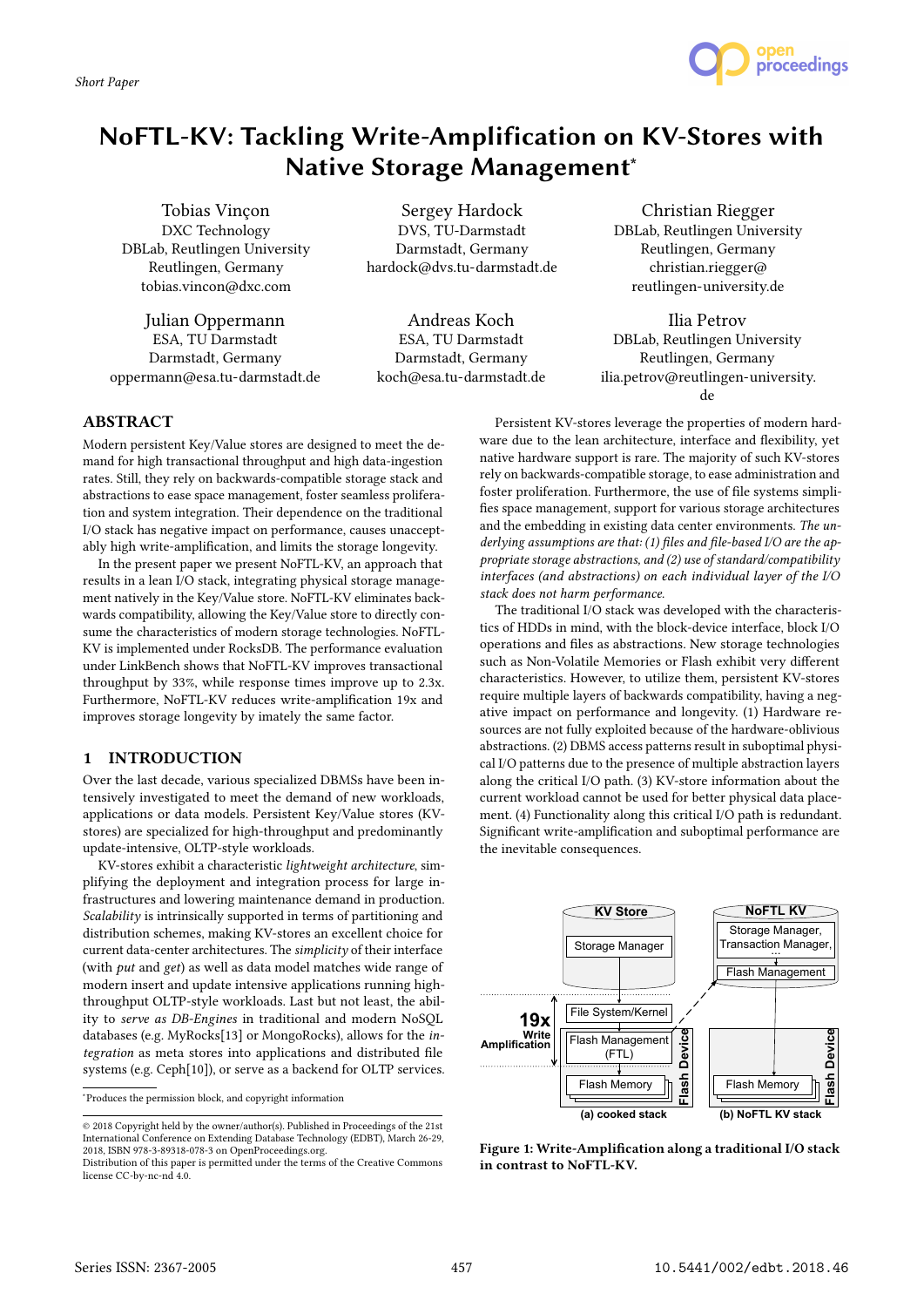To verify the above claims we perform an experiment under RocksDB running LinkBench and measure the end-to-end writeamplification along a backwards-compatible, file-system based stack. The results (Fig. 2a) indicate a 19x physical write volume increase, lower performance and longevity.

In this paper we present NoFTL-KV (Fig. 1), an approach that avoids backwards compatibility and targets the above disadvantages by controlling the underlying physical storage directly. NoFTL-KV integrates physical storage (Flash) management natively in the KV-store. Subsequently, it opens up ways for workload adaptability within the storage layer and new abstractions for native storage.

The main contributions of this paper are:

- (1) The extension of the concept of native storage management (NoFTL) to persistent KV-stores. We show that by coherently integrating address mapping, data placement, GC and free space management into the KV-store, storage characteristics, on-device parallelism and wear-leveling are addressed.
- (2) NoFTL-KV is implemented under RocksDB.
- (3) The performance evaluation under LinkBench[1] shows that NoFTL-KV improves the transactional throughput by 33%, while the response times improve up to 2.3x. Furthermore, NoFTL-KV improves physical storage management. In terms of write efficiency, NoFTL-KV performs 87% less physical page writes (including maintenance I/O and GC). Moreover, NoFTL-KV performs 19x less erases, improving the endurance by approximately the same factor.

The rest of the paper is structured as follows. NoFTL-KV and the integration into RocksDB are described in Section 3. Experimental results are discussed in Section 4. We conclude in Section 5.

## 2 RELATED WORK

Modern workloads (Social Media, Big Data or IoT) not only have become write-intensive and require high sequential throughput, but also demand low latencies [16]. Read- and Write-Amplification are major performance factors [16].

These can either be approached by utilising compression to decrease I/O in general [5] or by aligning better with the characteristics of modern storage devices. The latter is addressed in terms of either new data structures [3, 4, 19], or new software interfaces [2] as well as Flash interface extensions [9, 12, 14]. However, neither of those takes the issues with the cooked stack into account. [6] and [7] present a full integration of native storage support within traditional DBMS. A few lightweight KV-stores address the concept of direct native storage integration [8, 15, 17, 18] by moving the entire KV-store onto the device. Yet, physical storage management is only partially addressed.

With NoFTL-KV we address the deep integration of native storage management to tackle all issues regarding the traditional cooked stack while avoiding to overload the device controller with database functionality and maintaining a mature KV-store.

#### 3 NOFTL-KV: NATIVE STORAGE KV-STORE

We investigate the concept of native storage management and NoFTL under persistent KV-stores to address and evaluate the above mentioned claims. RocksDB exhibits an append-only I/O pattern for various write-intensive workloads, because of its LSM-Tree-based persistent storage. LSM-trees perform regular compactions to remove old records, to ensure optimal tree structure and to perform hot-cold-separation. Compactions reorganize

levels of the LSM-Tree, removing updated or deleted KV-Pairs, at regular intervals or given a certain threshold. As a consequence, frequently changing data is placed in the upper levels of the LSM-Tree, while the lower levels contain the cold data.

Under NoFTL-KV we pursue coherent integration of Flash management into existing modules of the KV-store as shown in Fig. 3. Firstly, NoFTL-KV has direct control over hardware resources through a native storage interface (NSI). NSI allows the DBMS to operate with I/O operations, in granularity and with addressing schemes supported by the the underlying storage technology. Furthermore, NSI eliminates the need to support backwards compatibility. Secondly, we revisit hardware-oblivious abstractions and propose using physical storage abstractions such as Regions to: (a) reduce read/write amplification along the I/O path, (b) utilize available I/O parallelism more efficiently, (c) provide better hot-cold data separation to (d) improve space management and (e) increase longevity.

Moreover, unnecessary DBMS data transfers can be reduced by pushing tasks down to the storage device. For instance, parts of garbage collection and compaction can be planned by the NoFTL-KV storage manager for certain Regions, but are executed onto the device to reduce I/O contention and data transfers. Likewise, queries, i.e scans, can be pushed down and executed on the storage device. Especially in combination with Regions, such queries can profit by the involved address mapping and level of on-deviceparallelism. Also worth to mention is that processors on such storage devices usually exhibits the characteristics of common co-processor (ASIC or FPGA). These are perfectly aligned to the characteristics of modern storage technology (Flash, NVM) e.g. in respect to parallelism.



Figure 3: NoFTL-KV: Design of a deep integration of the NoFTL concept within an entire KV-store for native storage management

By integrating address mapping into the storage manager of the KV-store, the latter gets control over the physical data placement on Flash. Hence, the KV-store can utilize available information about data semantics, statistics and the access pattern (e.g., desired level of I/O parallelism) to perform efficient placement. Individual levels of the LSM-Tree can be physically separated on different chips to improve I/O throughput and parallelism since I/O-heavy compaction jobs do not block the entire device. Consequently, new storage abstractions can be defined besides files.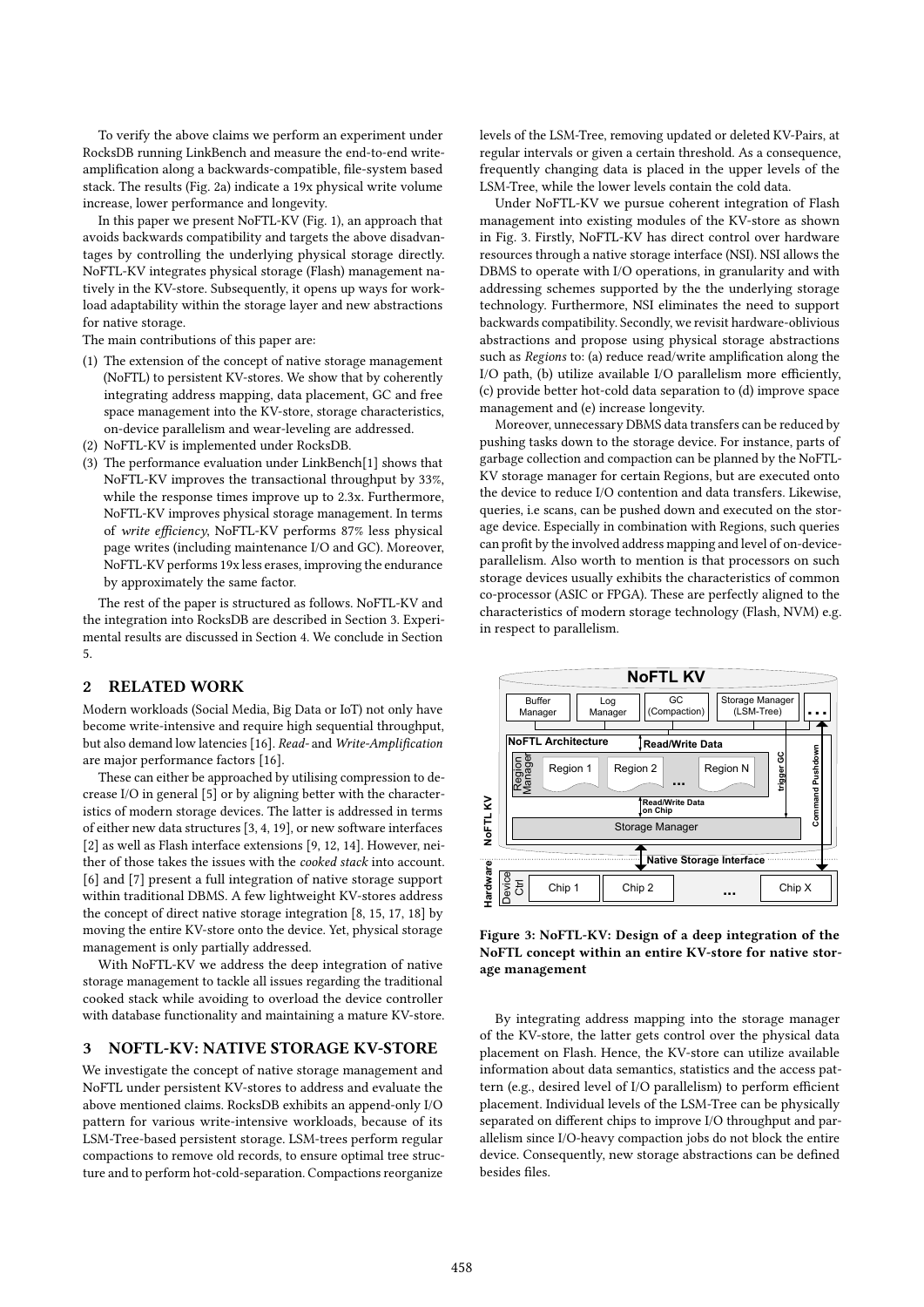

(a) Amount of data written by the DB, FS and FTL during the load and request phases of LinkBench shows the write-amplification of RocksDB in contrast to NoFTL-KV



NoFTL-KV RocksDB Speedup Mean StDev Mean StDev GC Calls 1 3 4769 2434 GC Page Write 0 0 1932263 737453<br>Block Erase 1127 3564 21389 7792 Block Erase 1127 3564 21389 7792 18.98x

(b) Number of logical page writes of the DB's compaction and physical page writes of the device over 10 request phases demonstrates writeamplification and inconsistent logical to physical page write ratio.



(c) Throughput: The average number of executed operations over the last

(d) Response Time (the lower the better): Average operation latencies and std. dev. are better and more stable under NoFTL-KV vs. RocksDB

Figure 2: Results of the experimental evaluation of NoFTL-KV using LinkBench

We introduce Regions as physical storage abstractions spanning multiple chips/dies (i.e. parallel unit of the storage device). They can be effectively optimized for different access patterns (sequential, random, append) of various KV-store components (e.g. Levels of LSM-Tree and Log Manager). Regions allow for flexible physical storage management as the parameters of hot-cold data separation, garbage collection etc. are part of the definition. The level of supported I/O parallelism per Region can be defined in terms of the number of chips/dies it spans or whether these run in pseudo SLC, MLC or TLC Flash mode. Region definitions are not static, but can evolve over time to reflect properties of the workload.

- MAX\_CHIPS=4, MAX\_CHANNELS=4,..., ADDR\_MAPPING=BLOCK, NAND\_MODE=MLC, ...);
- CREATE TABLESPACE MyRocks.tblBlock (
- REGION=rgBlockMapping, UNIFORM EXTENT SIZE 128K );
- CREATE TABLE MyRocks.nodetable(...)
	- TABLESPACE MyRocks.tblBlock;

Furthermore, the functional redundancy along the cooked I/O stack is reduced. While, the file-system and the FTL distort the append-based access pattern and amplify the read/write data volume, NoFTL-KV simplifies the critical I/O path, exhibits a physically sequential I/O pattern, and offers better physical storage management. Consequently, write-amplification is significantly reduced. Similarly, the integration of the garbage collection within the compaction process of the LSM-Tree, allows for

elimination of the time and resource-expensive merges common for traditional FTL-based SSDs. As a result, the KV-store is able to trigger the GC only when necessary and under the current workload. Higher longevity through less block erases and better throughput are the consequence.

### 4 EXPERIMENTAL EVALUATION

Testbed. Our testbed comprises a server equipped with an Intel Xeon E5-1620 v3 3.50 GHz CPU-core, 32GB RAM and an Intel DC 3600 SSD under Ubuntu 12.04 LTS, kernel 3.13.0.

The Flash storage device for the NoFTL-KV data is emulated by our real-time Flash Simulator[6], which is running as a kernel module. Configured with common latencies for reads, writes, and erases of current SLC NAND Flash it is able to simulate a modern enterprise SSD with either block- or char-device interfaces. For the block device, FASTer[11] is utilised as FTL with an overprovisioning area of 14%. In our setup, the simulator consumes 24 GB of memory to emulate an SSD of the same capacity with 256 pages (4KB) on 24576 blocks. The level of parallelism (emulated NAND chips/dies) is limited by the number of hardware threads. For our experiments we configured NoFTL-KV to only store RocksDB LSM-Tree files on the emulated device and the remaining files on the Intel DC 3600 formatted with an ext4 file system.

CREATE REGION rgBlockMapping (